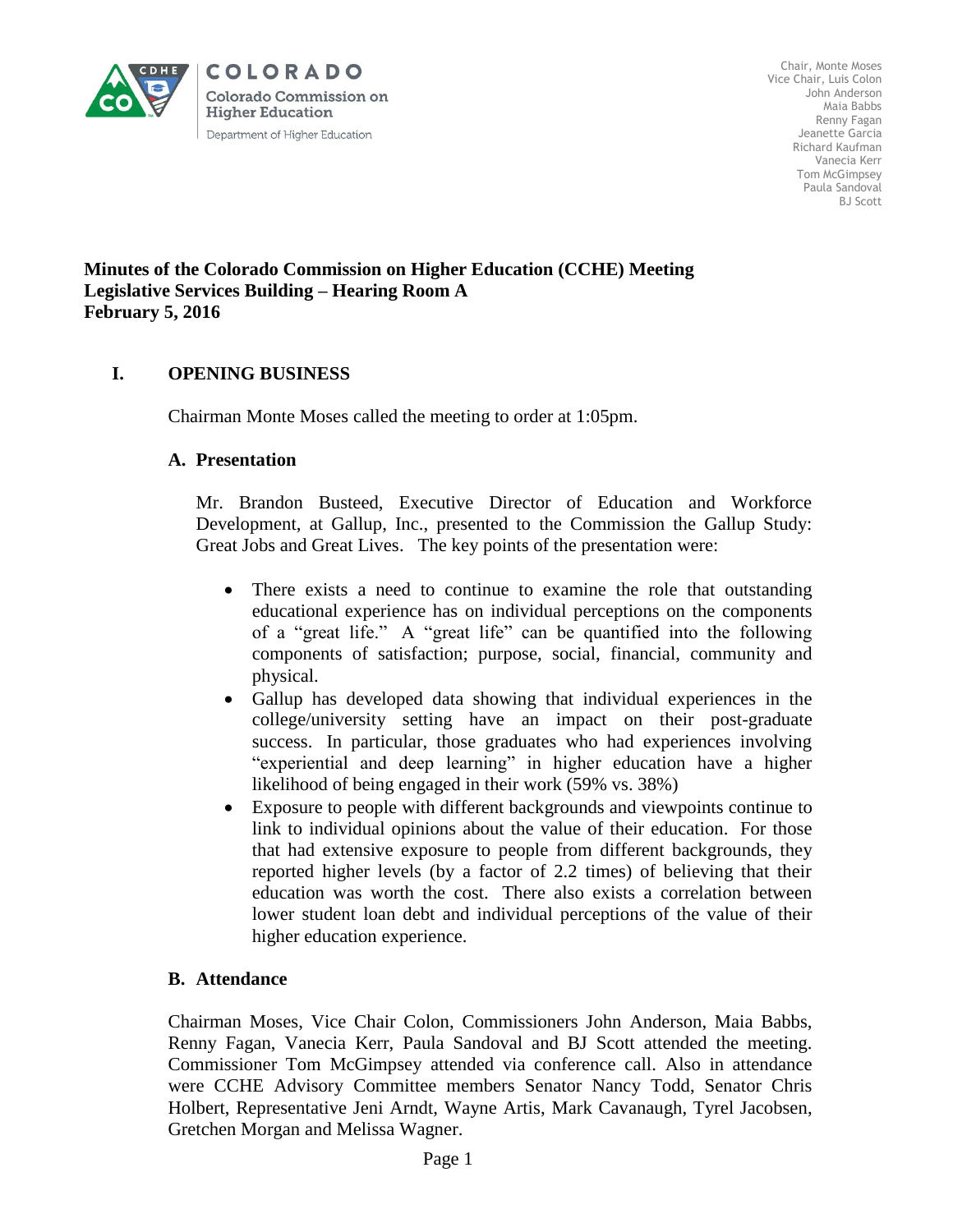#### **C. Minutes**

Commissioner Anderson moved to approve the minutes of the December 3, 2015 CCHE meeting. The motion was seconded by Commissioner McGimpsey and passed unanimously.

#### **D. Chair, Vice Chair, Commissioners and Advisor Reports**

- **Fiscal Affairs and Audit Subcommittee** Commissioner Scott, Chair of the Fiscal Affairs and Audit Subcommittee, told the Commissioner that at their last meeting on January 22, 2016, the concentration was on edits to the Tuition Policy.
- **Student & Academic Affairs Subcommittee** Commissioner Anderson, Chairman of the Student & Academic Affairs Subcommittee, reported the Standing Committee met today. The discussion centered on the Prior Learning Assessment and P-Tech. Commissioner Anderson announced the Admissions tool will be usable in March.

#### **E. Executive Director Report**

Lt. Governor Joe Garcia, Executive Director, reported the following to the Commission:

- o The Governor's introductions at the State of the State address included a higher ed/concurrent enrollment student.
- o At the December 10, 2015 Joint Budget Committee (JBC) hearing for Higher Education, the Department clarified the tuition policy request and roles of Governing Boards, CCHE, Governor and General Assembly. At the February 9, 2016 meeting with JBC staff will further explain the tuition policy.
- o BEL Commission trip to Zurich: The trip was led by the Governor and Noel Ginsberg, BEL Commission Chair. Participants included employers (CEOs), non-profits, foundations, K-12, and higher education representatives. The Department's Chief Operating Office, Jennifer Sobanet attended. The delegation learned the Swiss system that deeply connects business and education and will develop a strategic plan and begin pilots in Colorado.

## **Division Updates:**

Legislative Affairs:

o Policy Project: Extended Studies/COF Stipend/Service Area/Regional Education Provider. Staff has been working with the Attorney General's office to review the Department's Service Area policies to ensure they are up to date and in alignment with statute, which were last revised in 1995. A draft has been prepared with these suggested edits and updates from the AG's office. The intention is to work this through the normal "stakeholder" process; Academic Officers, CFOs, and CEOs before bringing the updates edits to the Commission. Rep Coram has inquired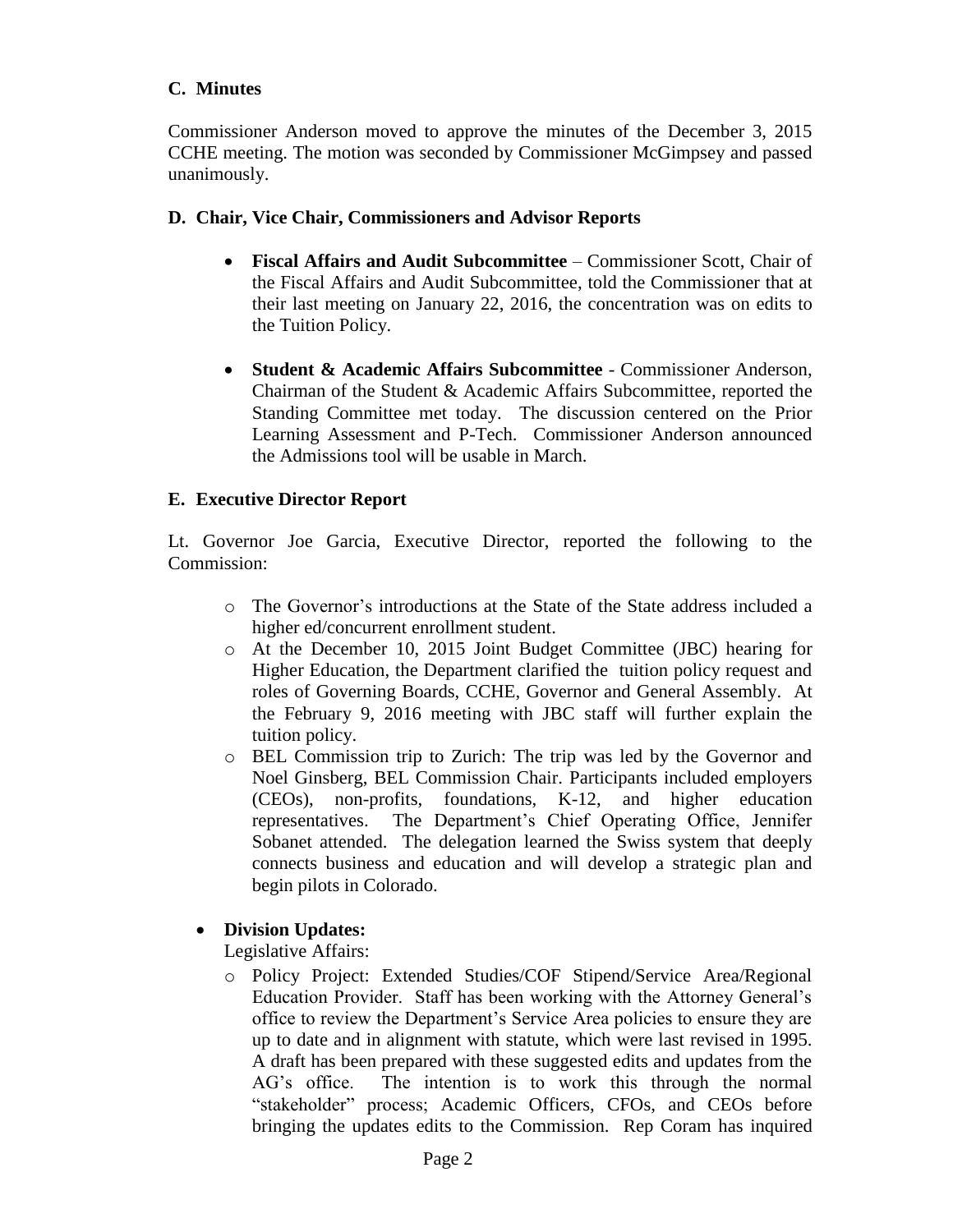about the Service Area policy with an interest about the continued appropriateness of having delineated areas.

Student Success and Academic Affairs:

- o Two P-Tech schools were approved and included in a press announcement on January 12, 2106; St. Vrain Valley School District, Front Range Community College, and IBM (Computer Information Systems) will open in fall 2016, as well as James Irwin Charter School (El Paso County School District 49 as authorizer), Pikes Peak Community College, Bal Seal Engineering, and the Housing and Building Association of Colorado Springs. Two additional applications for P-Tech schools that were received after the priority application deadline are currently being reviewed, and if approved, will also begin in fall 2016; Adams12, Front Range Community College, and Level (3) Communications (Computer Information Systems) and Eagle County, Colorado Mountain College, Colorado Mountain Medical (Med Tech).
- o The Scholarship Initiative board approved 10 counties and two institutions of higher education during the January 20, 2016 meeting. The total amount committed during the meeting was \$1,915,759, bringing the total scholarship commitments, to-date, to \$3,233,166. With philanthropic matches, that amount is expected to grow to over \$6.4 million and is estimated to benefit over 2,000 students.
- o Attainment Gap Update: We are accepting letters of intent for our Collective Impact Initiative grants until Feb. 26. We expect to receive approximately 40 letters of intent. The review team will select 8-10 applicants to receive additional support to complete their initiative proposal. Three or four awardees will receive funding (\$150,000 per year, with an expected \$50,000 community match) plus technical assistance and the Scholarship Initiative will provide \$450,000 annually to support the grant. The Department is seeking additional funding from national partners to support the technical assistance portion of the grants.

## Finance:

- o Already in this Legislative Session, the Department has received requests for fiscal notes for nearly 80 bills which involves coordinating with experts at the institutions via over 850 emails.
- o Cat Olukotun is the budget team's new lead analyst. Her assignment includes the capital budget and financial policies related to the administration of the College Opportunity Fund among other responsibilities.
- o Mike Evans, the Department's Controller for the past ten years, retired in mid-January. I want to recognize Emma Beck, Junior Policy Analyst, for taking on additional responsibilities during the transition.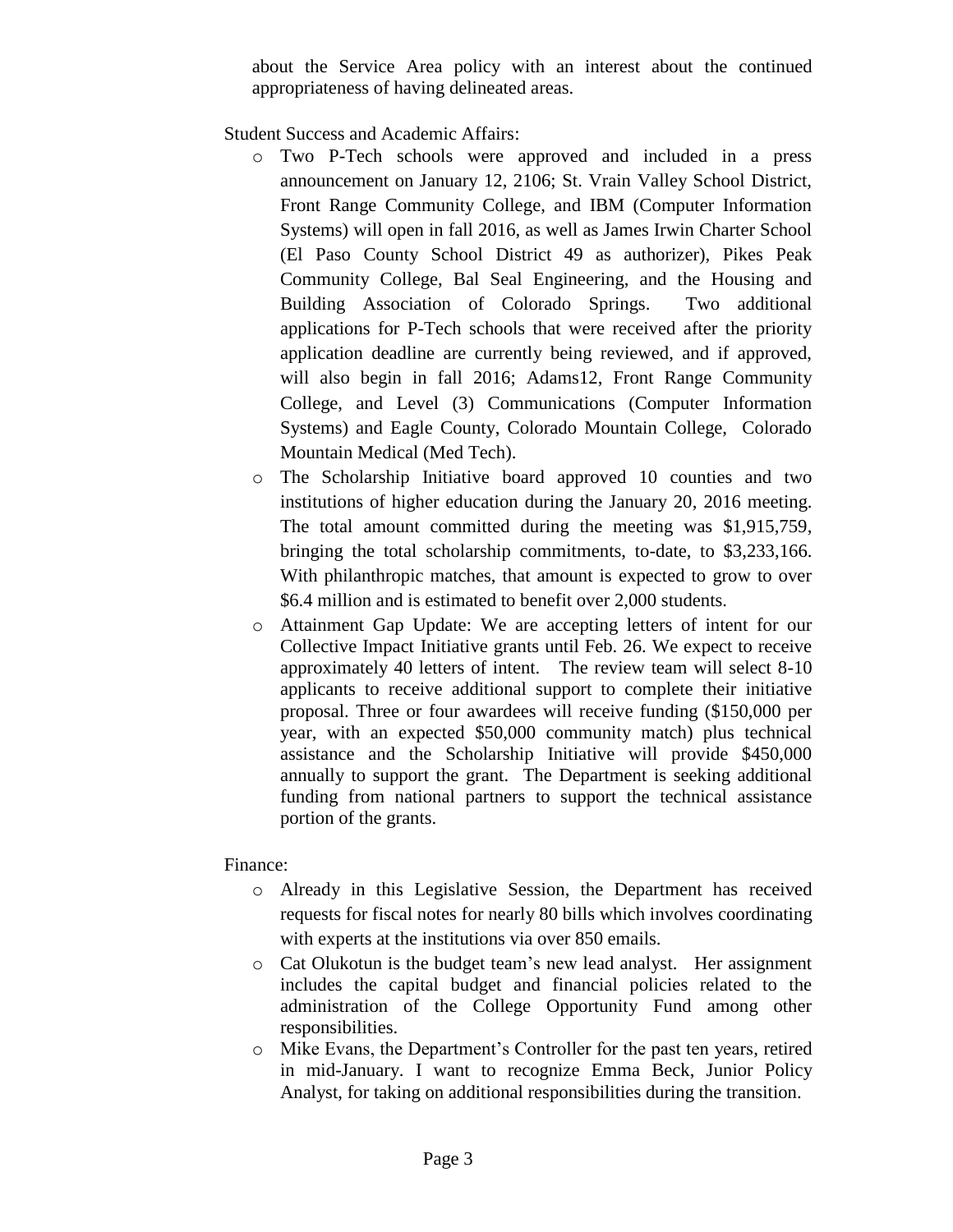Advocacy and Outreach:

o College Friday, coming up on April 29, 2016, is sponsored by College In Colorado. We will have more details at future meetings but this is our annual day to wear our college sweatshirts as a way of sparking conversations with students. The legislature and 9news and others have taken part in past years.

# **F. Public Comment**

Dr. John Lanning, Professor Emeritus/Outreach Liaison at University of Colorado Denver; Dr. Mike Lightner, Vice President for Academic Affairs, University of Colorado System; Dr. Patrick Tally, Interim Assistant Dean for Curricular Affairs at University of Colorado Boulder; and Dr. Steven Leigh, Dean of Arts & Sciences at University of Colorado Boulder addressed the Commission. The four representatives of the University of Colorado noted that all University of Colorado campuses currently support prior learning assessments and all award credit for AP and IB already. A concern was that to take any exam, AP, IB, CLEP, etc., without verifying that the exam adequately assesses the appropriate content and competencies is illogical and inconsistent with current gtPathways practice. The University of Colorado representatives concluded, "…without compelling data showing improved graduation rates, decreased times to degree or lower cost of degree, we do not see the value in a blanket policy and ask that the Commission not pass the CDHE recommended AP/IB policy."

Ken Woods, Executive Director of Higher Education and Jason Langdon, Senior Director, at the College Board provided research that indicates the awarding of credit for AP does raise completion rates and can shorten time to degree.

Frank Watrous, Senior Policy Analyst with The Bell Policy Center, reinforced the Bell's continuing opposition to the Commission's tuition recommendation for 2016- 17 (or for any other year) that would give governing boards full tuition authority, with no restrictions, if appropriations are flat or declining. Instead, they urge that the recommendation and the policy be amended through Commission action or through the legislative process to set similar parameters around tuition increases and require similar accountability mechanisms for governing boards regardless of whether appropriations are increasing, flat, or declining.

## **II. Consent Items**

- **A. Recommend Approval of New GT Pathways Courses** Maia Blom
- **B. Recommend Approval of Master of Arts in Strategic Communication Design at University of Colorado Boulder** – Dr. Ian Macgillivray
- **C. Recommend Approval of Nine Proposed Bachelor Degrees at Metropolitan State University of Denver** – Dr. Ian Macgillivray
- **D. Recommend Approval of Master of Arts in Teaching Diverse Learners at University of Northern Colorado** – Dr. Ian Macgillivray
- **E. Recommend Approval of Master in Communication and Media Management at Colorado State University** – Dr. Ian Macgillivray
- **F. Recommend Approval of Bachelor of Science in Human Dimensions of Natural Resources at Colorado State University** – Dr. Ian Macgillivray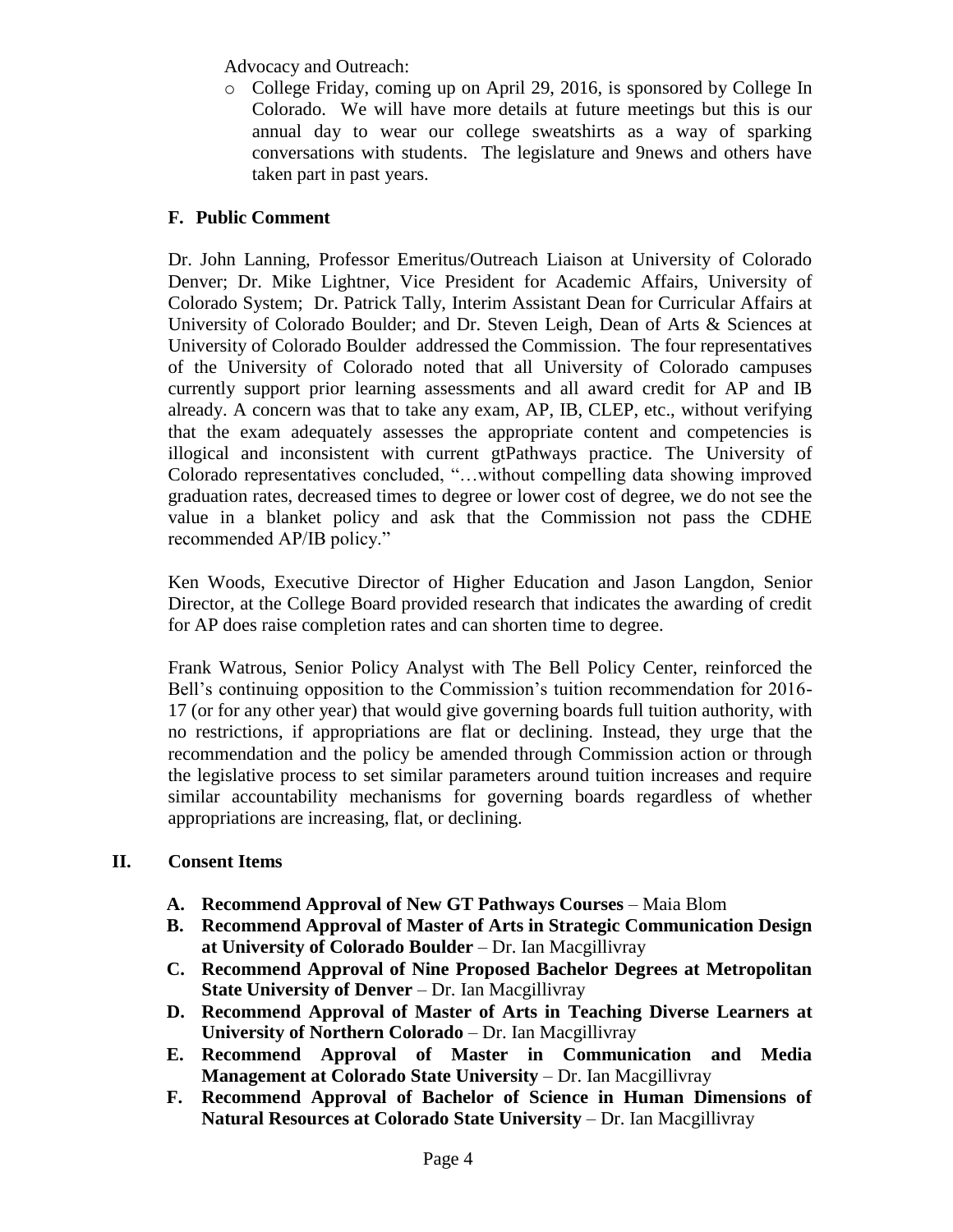- **G. Recommend Approval of Bachelor of Arts in Inclusive Elementary Education at University of Colorado Colorado Springs** – Dr. Ian Macgillivray & Dr. Robert Mitchell
- **H. Recommend Approval of Administrator Licensure Program at Western State Colorado University**– Dr. Robert Mitchell
- **I. Degree Authorization Act - Recommendation for Renewal of Authorization**  – Heather DeLange
- **J. FY 2016-17 Student Budget Parameters** Andrew Rauch
- **K. Recommend Approval of Master of Arts in Multilingual Education at University of Northern Colorado** – Dr. Ian MacGillivray

 Commissioner Fagan moved to approve consent items A through K. The motion was seconded by Commissioner Sandoval and unanimously passed.

## **III. Discussion Items**

- **A. Legislative Update** Kachina Weaver, Chief Policy Officer and Legislative Liaison, updated the Commission on the status of current legislation in a detailed handout.
- **B. Tuition Policy** Tuition Policies—Diane Duffy, Chief Financial Officer, and Todd Haggerty, Lead Finance Analyst, provided information on recommended policy revisions to Commission Policy Section VI, Part C "Tuition and Fees." Mr. Haggerty highlighted recommended changes to Commission policies to clearly outline the Commission's role and processes and procedures for establishing the tuition increase limit and governing board request for additional flexibility. He also explained that the Chief Financial Officers discussed and provided feedback on the proposed changes at their December and January meetings. The Fiscal Affairs and Audit Committee of the Commission reviewed the proposal on January 22, 2016. Mr. Haggerty added that, in addition to the February meeting, the Commission will have the tuition policy as discussion item for March. Final action will likely take place at the April meeting.

Mr. Haggerty then walked through the proposed changes to the policy. Chairman Moses and Commissioner Sandoval both asked about the General Assembly's opinion on the Commission policy. Mr. Haggerty responded that the Department would have a better understanding of the General Assembly's view on the policy following the Lt. Governor's presentation to the Joint Budget Committee on February 9, 2016. Chairman Moses also inquired about general themes surrounding affordability. In response, Mr. Haggerty explained that staff have told legislators that the greatest impact on affordability is time to degree and programs like concurrent enrollment and prior learning assessment play a strong role in shortening time to degree.

Commissioner Colon asked for a clarification to the recommended policy change as it related to the Governor's contingency request. Mr. Haggerty explained the Governor's contingency request and noted that he will make the change in the next version of the tuition policy.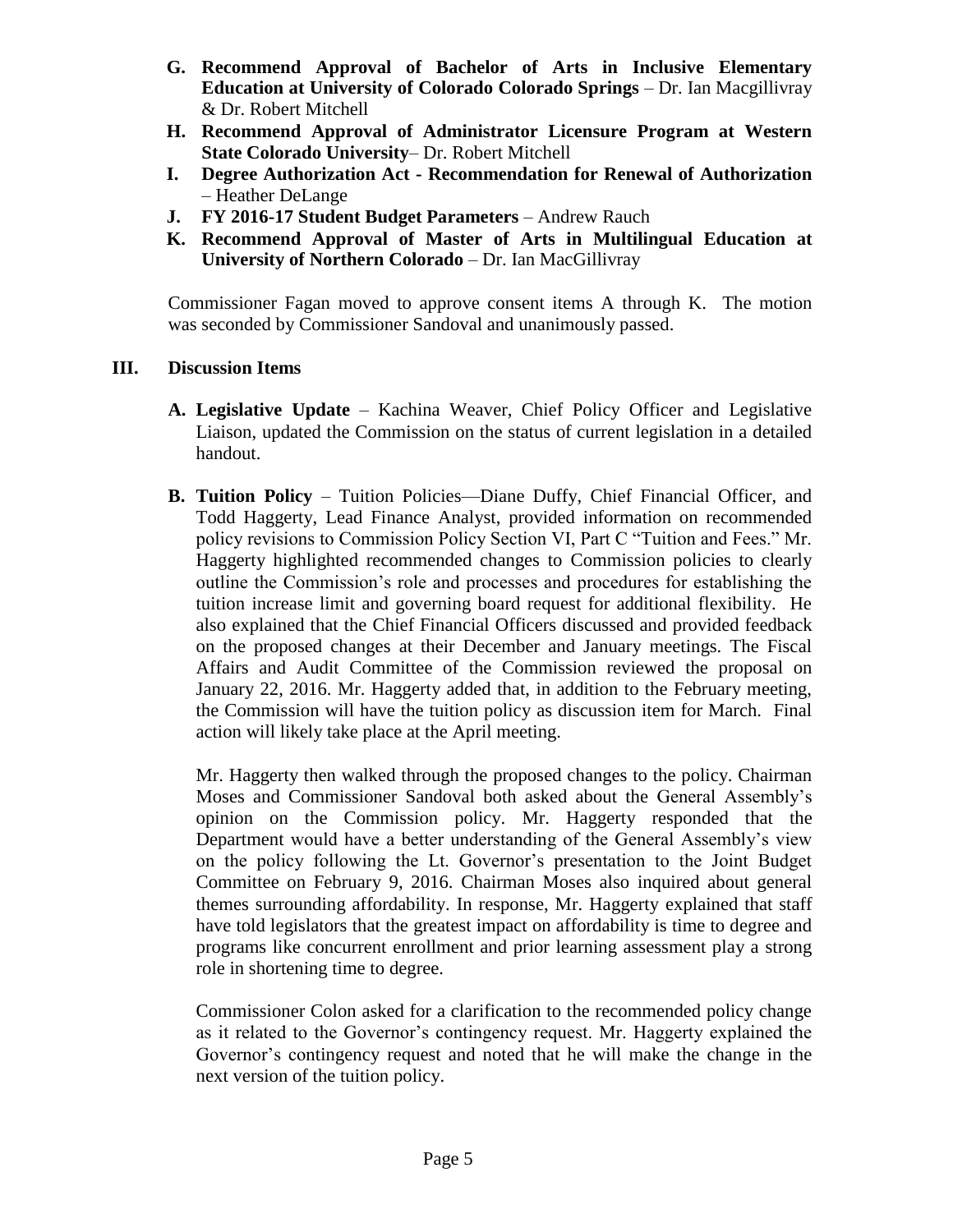Mr. Haggarty concluded his comments by reiterating that the Commission will receive the tuition policy as discussion items in February and March. Final action will likely take place at the April meeting. He emphasized that the revisions are based on the CCHE and Governor's tuition policy proposal that is being considered by the 2016 General Assembly and that the proposed CCHE policy revisions assumes the General Assembly will concur with the proposal. If the General Assembly does not concur with the proposal and takes a different approach, the tuition policy will need to be adjusted accordingly.

## **IV. Action Items**

**A. Postsecondary And Workforce Readiness Definition – CDE Revision** – Carl Einhaus, Director of Student Affairs, informed the Commission that the Colorado Board of Education, on December 9, 2015, approved the following changes to the Postsecondary and Workforce Readiness definition to read as follows:

> *"Colorado high school graduates demonstrate the knowledge and skills (competencies) needed to succeed in postsecondary settings and to advance in career pathways as lifelong learners and contributing citizens."*

This definition is being brought before the Commission for approval.

Commissioner Anderson moved to approve the new definition of Postsecondary and Workforce Readiness. The motion was seconded by Commissioner McGimpsey and unanimously passed.

**B. Prior Learning Assessment: Recommendation for Phase 1, Goal 1 – Advance Placement & International Baccalaureate Cut Scores for General Education Credit** – Dr. Russ Meyer, Interim Chief Student Success and Academic Affairs Office, and Dr. Ian Macgillivray, Director of Academic Affairs, presented the agenda item on Prior Learning Assessment and proposed amended language to Recommendation 1 on page 6 of 35. Dr. Macgillivray proposed this sentence be added to the end of Recommendation 1: *"The Department, in collaboration with the institutions, may make exceptions in rare cases where the content of an exam may not meet GT Pathways requirements, such as with GT-AH4 World Language, which can by met only with the equivalent of 200-level coursework."* Commissioners approved this language unanimously.

Commissioner Babbs pointed out that one of the examples provided by the University of Colorado representatives, a calculus course, had only 8 students in it. Dr. Macgillivray stated that calculus is not a good example because it is rarely used for general education credit and, if a student is taking calculus, then it is most likely because it is a course required by the major, and faculty will set cut scores for credit as it applies to major courses.

Commissioners discussed that the evidence and data presented is not always clear but that it points to adopting 3 cut score on AP and 4 cut score on IB as statewide cut scores for general education credit. There was discussion around tracking student data to ensure that the new cut scores are not lowering student success